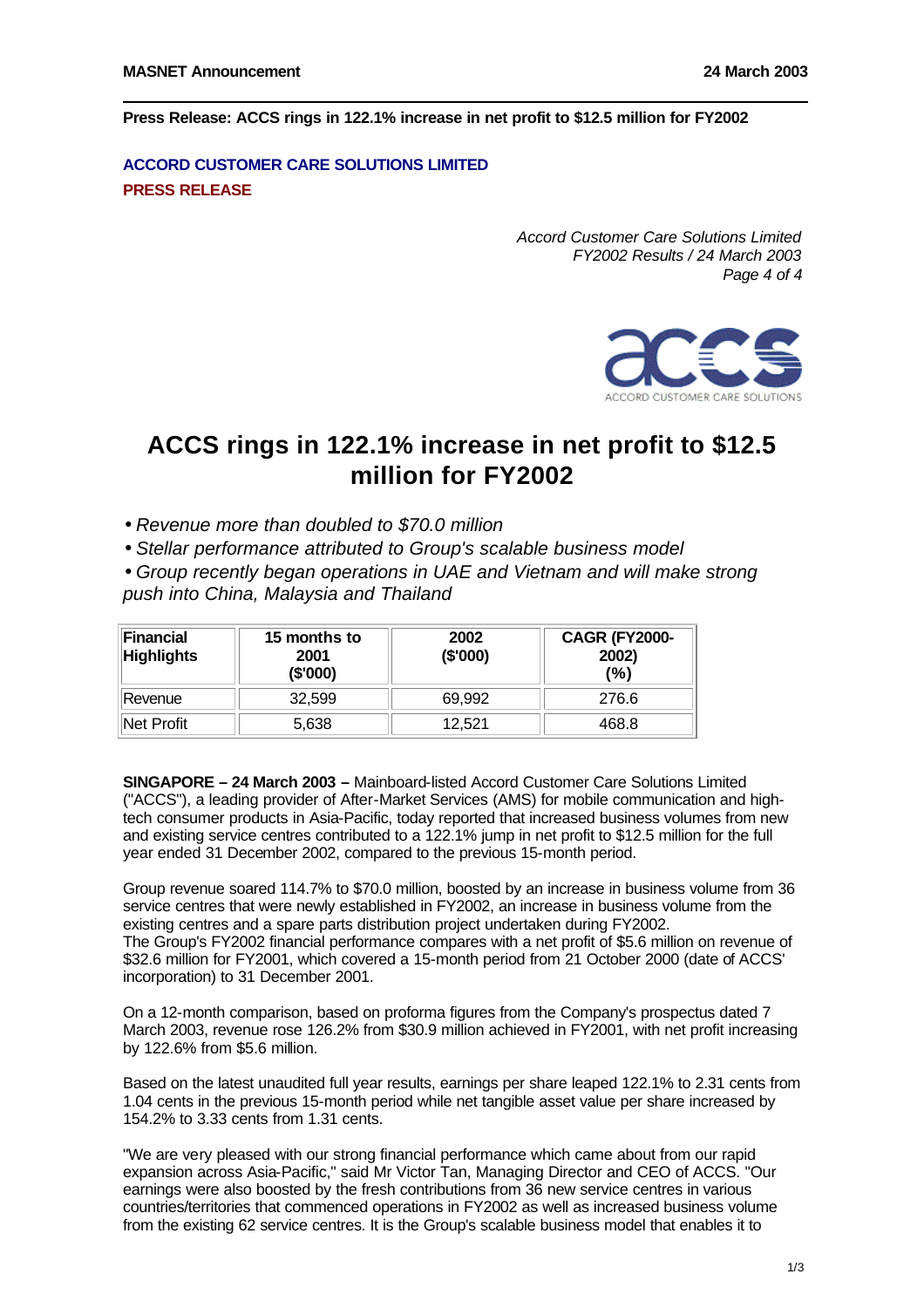#### **Press Release: ACCS rings in 122.1% increase in net profit to \$12.5 million for FY2002**

quickly replicate service centres in untapped markets," said Mr Tan.

The Group intends to set up new service centres across 10 countries/territories by end FY2003. These include Australia, China, Hong Kong, Indonesia, Malaysia, the Philippines, Taiwan, Thailand, the UAE and Vietnam. ACCS recently began operations in two new markets, namely, the UAE and Vietnam, and has plans to venture into the India market in the near future.

Today, ACCS operates an extensive network of 103 service centres in 29 cities across 14 countries/territories for 19 brands.

As at 31 December 2002, ACCS operated a total of 98 service centres in 25 cities across 12 countries/territories for 18 brands. In comparison, ACCS operated a total of 62 service centres in 15 cities across 11 countries/territories for 14 brands as at 31 December 2001.

During the period under review, revenue contributions by geographical coverage for South Asia, North Asia and South Pacific were \$39.9 million, \$14.1 million and \$15.9 million respectively. These compare with revenues of \$14.7 million, \$12.9 million and \$4.9 million for FY2001.

ACCS currently has markets in the geographical regions of South Asia (Indonesia, the Philippines, Thailand, Malaysia, Singapore and Vietnam), North Asia (The People's Republic of China, Hong Kong SAR, Taiwan, Japan and South Korea), South Pacific (Australia and New Zealand) and the Middle East (UAE).

#### **Going Forward**

"In the year ahead, we continue to see increased outsourcing of AMS function by manufacturers of high-tech consumer products. Coupled with the industry trend towards fewer and larger independent AMS providers and ACCS' pan-Asian network of service centres, the Group is well positioned to meet the growing demand for AMS services in the region," said Mr Tan.

"Our first mover advantage in Asia Pacific amidst a fragmented competitive landscape enables ACCS to aggressively rollout its expansion plans in high growth mobile handset markets such as the People's Republic of China (PRC), Malaysia and Thailand. Our current operations in Shanghai, Suzhou and Tianjin will serve as a springboard in further penetrating the PRC market. In this regard, our IPO proceeds will stand us in good stead in our expansion plans," commented Mr Tan.

ACCS' strategic imperative is to establish a nationwide footprint across China's 31 provinces within the next three years. The immediate focus will be to set up service centres in Beijing and Guangzhou and targeting global and local brands. The latter include Chinese mobilephone brands such as Haier which was recently signed up.

Overall, the Group will employ a three-pronged strategy in expanding its network of service centres. These include strategic acquisitions, setting up of wholly-owned service centres and the management of repair centre network for principals.

Looking ahead, the Group intends to remain at the forefront of emerging infocomm technologies. To date, ACCS has equipped itself with knowledge of the latest technology such as 3G, thereby reinforcing its position as a preferred AMS partner when 3G-enabled products gain massacceptance.

### *About ACCS*

*As an AMS provider, ACCS provides a comprehensive suite of integrated after-sales customer services on behalf of its partners to end-users. These services include:*

ð*Customer Relationship Management – manage information hotlines, customer call centres and helpdesks*

ð*Repair Management – manage sub-contractors and service partners and quality accreditation of third-party service centres*

ð*Technical Services Management – provide basic, intermediate and advanced repair and maintenance services including bulk repair, upgrading and repackaging of new/existing products* ð*Administrative Management – maintain warranty base and billing systems and manage claims*